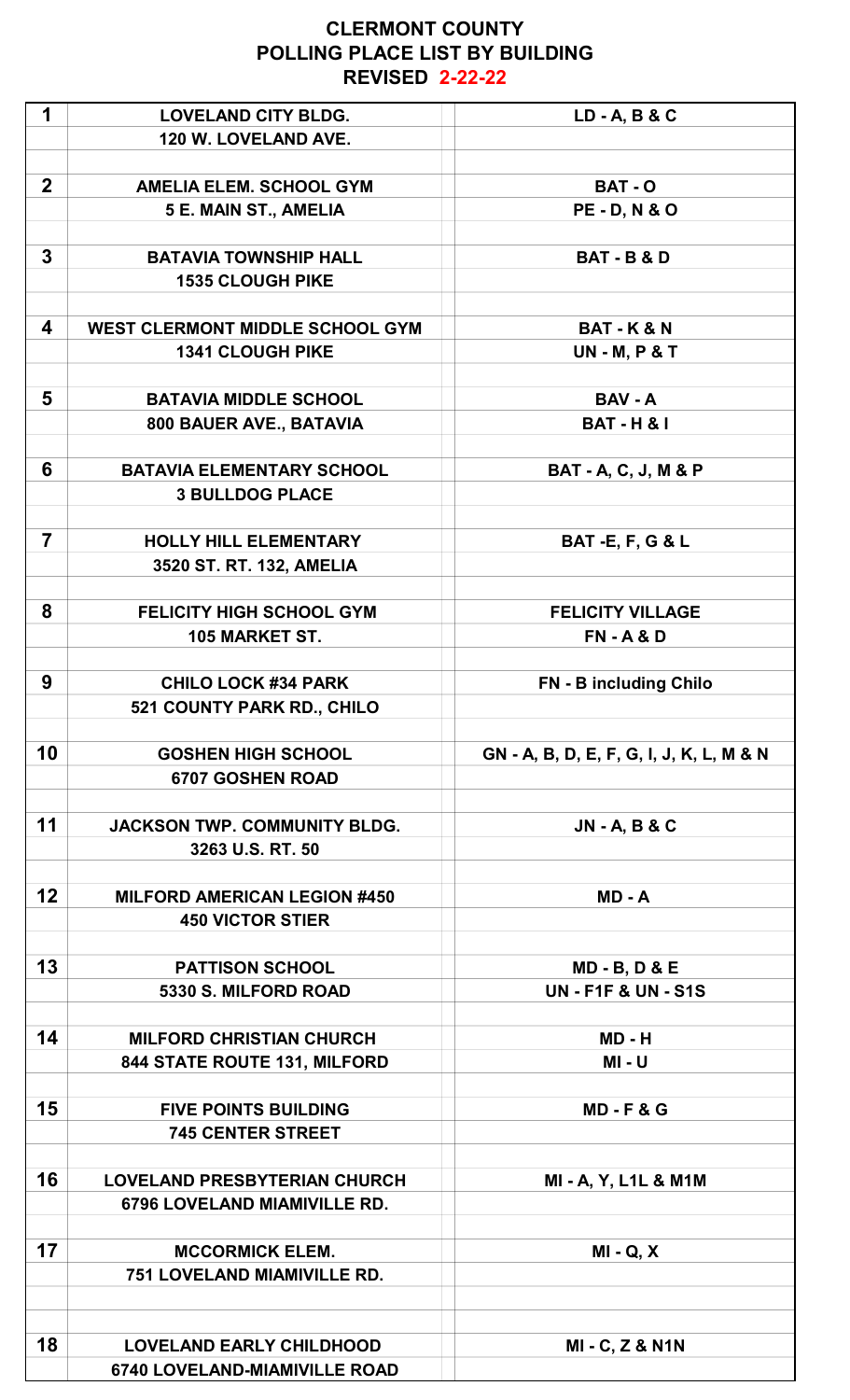| 19 | <b>MULBERRY ELEMENTARY SCHOOL</b>        | <b>MI-D&amp;D1D</b>                 |
|----|------------------------------------------|-------------------------------------|
|    |                                          |                                     |
|    | 5950 BUCKWHEAT RD.                       |                                     |
|    |                                          |                                     |
| 20 | <b>RIVER HILLS CHRISTIAN CHURCH</b>      | <b>MI-E, L &amp; K1K</b>            |
|    | <b>6300 PRICE ROAD</b>                   |                                     |
|    |                                          |                                     |
| 21 | <b>FAITH EVANGELICAL CHURCH</b>          | <b>MI - K, A1A</b>                  |
|    | 5910 PRICE ROAD                          |                                     |
|    |                                          |                                     |
| 22 | <b>MIAMI TOWNSHIP CIVIC CENTER</b>       | $MI - G & H$                        |
|    | <b>6101 MEIJER DRIVE</b>                 |                                     |
|    |                                          |                                     |
| 23 | TRINITY UNITED METHODIST FELLOWSHIP HALL | $MI - I, M$                         |
|    | <b>5767 PLEASANT HILL ROAD</b>           |                                     |
|    |                                          |                                     |
| 24 | <b>MIAMI TWP. SOUTH SAFETY BLDG.</b>     | $M - J$                             |
|    | <b>1154 U.S. RT. 50, PERINTOWN</b>       |                                     |
|    |                                          |                                     |
| 25 | <b>SEIPELT ELEMENTARY</b>                | <b>MI-N, R &amp; C1C</b>            |
|    | 900 STATE ROUTE 131                      |                                     |
|    |                                          |                                     |
| 26 | <b>ST. MARK'S LUTHERN CHURCH</b>         | <b>MI-P&amp;B1B</b>                 |
|    | <b>5849 BUCKWHEAT ROAD</b>               |                                     |
|    |                                          |                                     |
| 27 | DAY HEIGHTS FIREFIGHTERS MEMORIAL        | <b>MI-S&amp;V</b>                   |
|    | 1313 STATE ROUTE 131                     |                                     |
|    |                                          |                                     |
| 28 | <b>EASTSIDE CHRISTIAN CHURCH</b>         | $MI - F & T$                        |
|    | <b>5874 MONTCLAIR BLVD.</b>              |                                     |
|    |                                          |                                     |
| 29 | <b>MEADOWVIEW ELEM. SCHOOL</b>           | MI-010 & Q1Q                        |
|    | 5556 MT. ZION RD., MILFORD               |                                     |
|    |                                          |                                     |
| 30 | <b>BOYD E. SMITH ELEMENTARY</b>          | <b>MI - F1F, G1G, H1H &amp; P1P</b> |
|    |                                          |                                     |
|    | <b>1052 JER-LES DRIVE</b>                |                                     |
| 31 |                                          |                                     |
|    | <b>MONUMENTS BAPTIST CHURCH</b>          | <b>ME - A, B, I</b>                 |
|    | 2831 ST. RT. 222                         |                                     |
|    |                                          |                                     |
| 32 | <b>MONROE ELEMENTARY SCHOOL</b>          | $ME - C, D, E$                      |
|    | 2117 LAUREL-LINDALE ROAD                 |                                     |
|    |                                          |                                     |
|    |                                          |                                     |
|    | 33 FIRST BAPTIST CHURCH OF NEW RICHMOND  | <b>NR - A, B</b>                    |
|    | <b>213 WESTERN AVENUE</b>                | $OO - B$                            |
|    |                                          |                                     |
| 34 | OHIO TWP COMMUNITY BUILDING              | 00 - A & C                          |
|    | 2877 MT. PISGAH ROAD (OFF ST. RT. 132)   |                                     |
|    |                                          |                                     |
| 35 | <b>MERWIN ELEMENTARY</b>                 | <b>PE-G, J &amp; K</b>              |
|    | <b>1040 GASKINS ROAD</b>                 |                                     |
|    |                                          |                                     |
| 36 | <b>PIERCE TOWNSHIP HALL</b>              | <b>PE-C&amp;E</b>                   |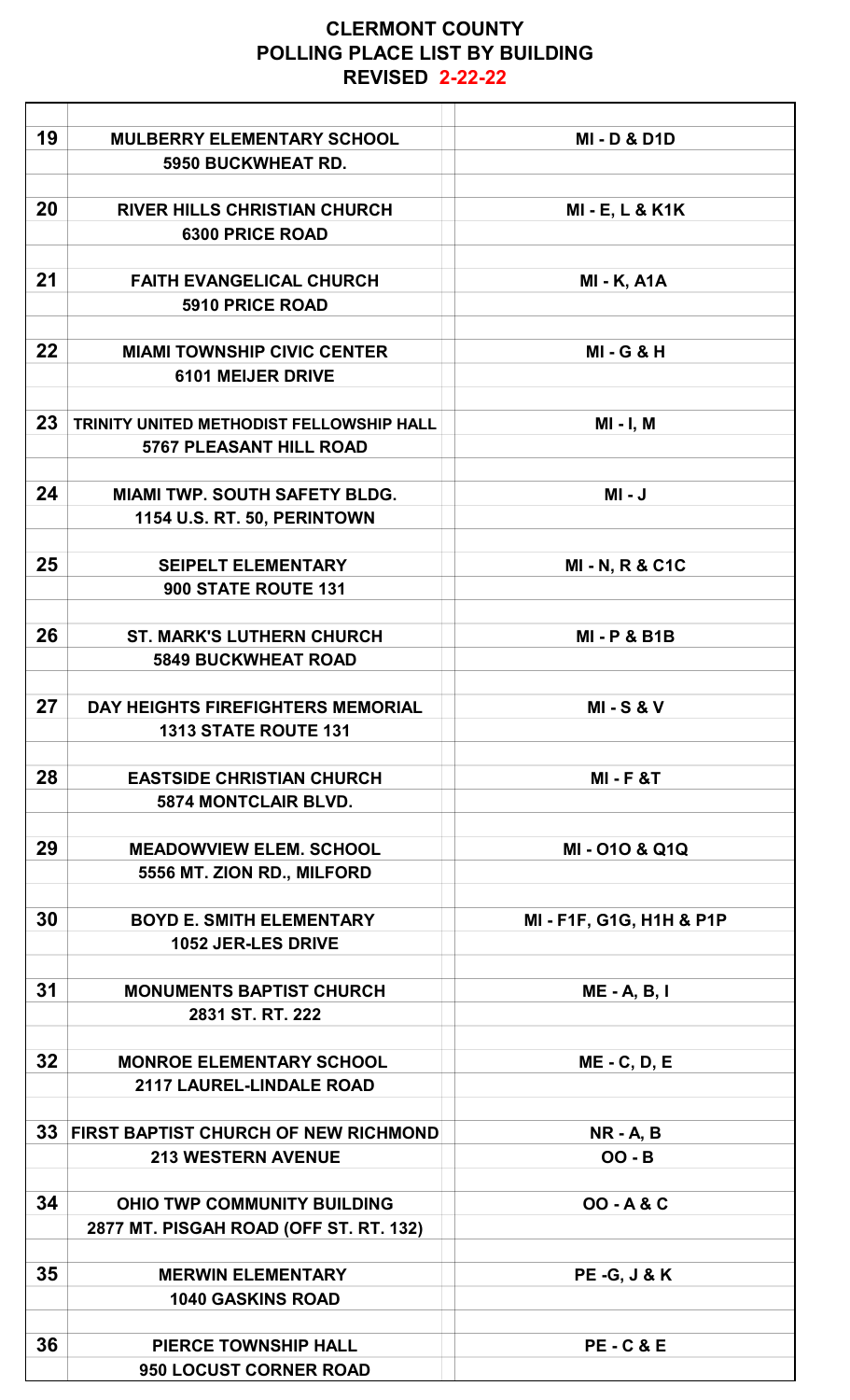| 37 | <b>LOCUST CORNER ELEMENTARY</b>          | <b>PE - A, B, I &amp; M</b>     |
|----|------------------------------------------|---------------------------------|
|    | <b>3431 LOCUST CORNER ROAD</b>           |                                 |
|    |                                          |                                 |
| 38 | <b>FAIR GROUNDS - 4H BUILDING</b>        | <b>OWENSVILLE VILLAGE</b>       |
|    | 1000 LOCUST ST.                          | SK - A, B, C, D, E              |
|    |                                          |                                 |
| 39 | <b>BETHEL-TATE MIDDLE SCHOOL</b>         | TE - A, B, D, F & H             |
|    | 649 W. PLANE ST., BETHEL                 |                                 |
|    |                                          |                                 |
| 40 | <b>BETHEL COMMUNITY BUILDING</b>         | <b>BL</b> - A, B                |
|    | <b>129 N. UNION ST.</b>                  |                                 |
|    |                                          |                                 |
| 41 | <b>SUMMERSIDE ELEMENTARY</b>             | UN - B, C, R, Z, D1D & J1J      |
|    | <b>4639 VERMONA DRIVE</b>                |                                 |
|    |                                          |                                 |
| 42 | <b>FIRST BAPTIST CHURCH OF GLEN ESTE</b> | UN - A, D, E, H, L1L,           |
|    | 1034 OLD ST. RT. 74                      | <b>M1M &amp; U1U</b>            |
|    |                                          |                                 |
| 43 | <b>CLOUGH PIKE ELEMENTARY SCHOOL GYM</b> | <b>UN - U, E1E &amp; V1V</b>    |
|    | <b>808 CLOUGH PIKE</b>                   |                                 |
|    |                                          |                                 |
| 44 | <b>SOLID ROCK SOUTH CHURCH</b>           | <b>UN-K, N&amp;W</b>            |
|    | <b>3946 HOPPER HILL ROAD</b>             |                                 |
| 45 | <b>WITHAMSVILLE-TOBASCO ELEM.</b>        | <b>UN-L&amp;O</b>               |
|    | 3950 BRITTON BLVD.                       |                                 |
|    |                                          |                                 |
| 46 | <b>ALL SAINTS LUTHERAN CHURCH</b>        | <b>UN-Q&amp;Y</b>               |
|    | 445 CRAIG RD.                            |                                 |
|    |                                          |                                 |
| 47 | <b>CROSSROADS EAST CHURCH</b>            | UN- F, I, J, X & P1P            |
|    | 4450 EASTGATE SOUTH (JUNGLE JIM'S PLAZA) |                                 |
|    |                                          |                                 |
| 48 | UNION TOWNSHIP CIVIC CENTER              | <b>UN-G&amp;R1R</b>             |
|    | 4350 AICHOLTZ ROAD (BEHIND JUNGLE JIM'S) |                                 |
|    |                                          |                                 |
| 49 | <b>WILLOWVILLE ELEMENTARY SCHOOL</b>     | <b>UN - B1B, C1C, K1K</b>       |
|    | <b>4529 SCHOOLHOUSE ROAD</b>             |                                 |
|    |                                          |                                 |
| 50 | <b>RIVERVALLEY COMMUNITY CENTER</b>      | <b>WN - B Including Moscow</b>  |
|    | <b>30 WELLS STREET, MOSCOW</b>           |                                 |
|    |                                          |                                 |
| 51 | <b>WASHINGTON TWP ADMIN BLDG.</b>        | $WN - A$                        |
|    | 2238 ST. RT. 756, MOSCOW                 |                                 |
|    |                                          |                                 |
| 52 | FREE WILL BAPTIST CHURCH                 | <b>WN - C including Neville</b> |
|    | 608 MAIN ST., U.S. 52, NEVILLE           |                                 |
|    |                                          |                                 |
| 53 | <b>WAYNE TOWNSHIP FIREHOUSE</b>          | $WE - A$                        |
|    | 6306 ST. RT. 133, GOSHEN                 |                                 |
| 54 | <b>WAYNE TWP. ADMIN. BLDG</b>            | $WF - R C$                      |
|    | 794 WRIGHT ST.                           |                                 |
|    |                                          |                                 |